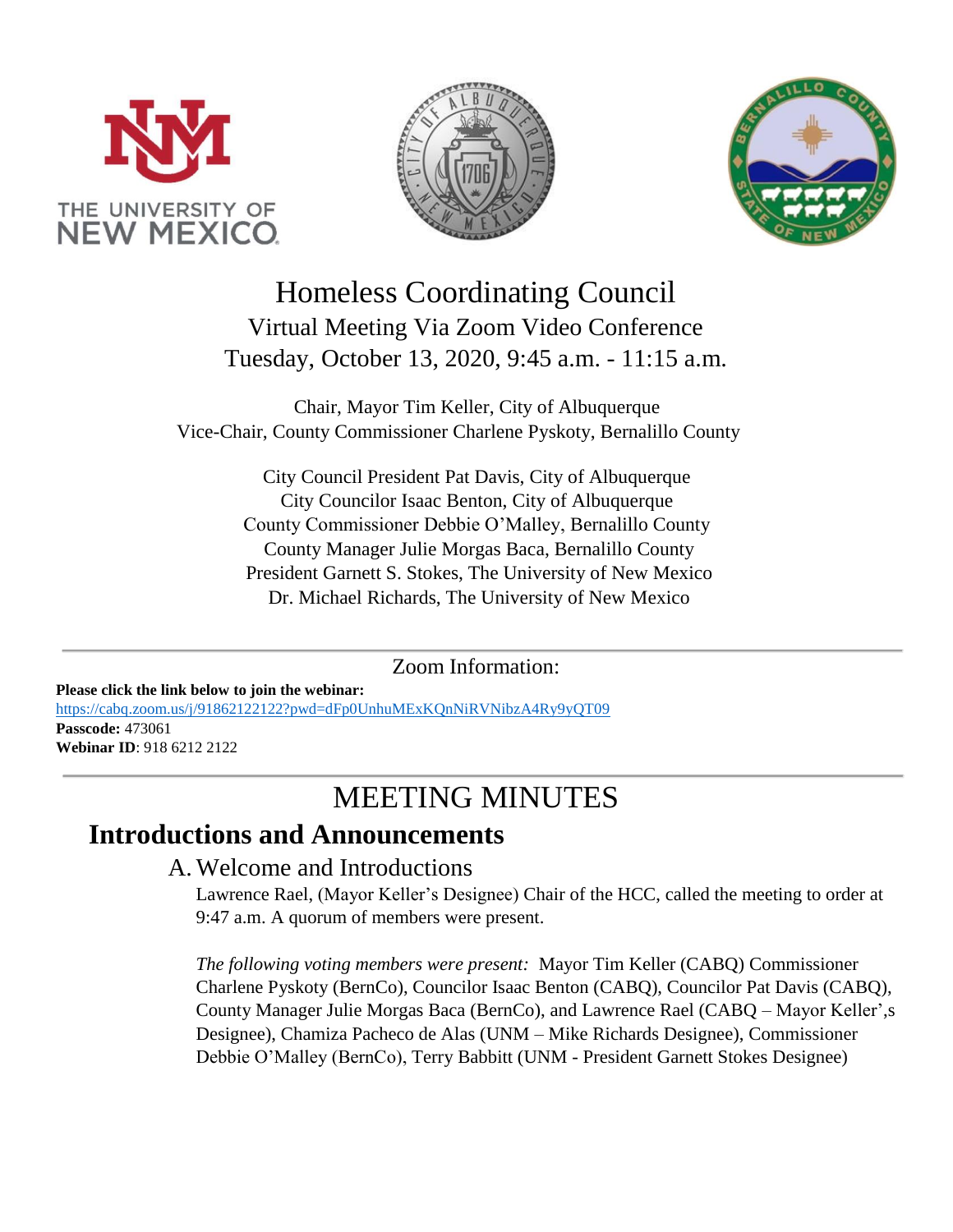*Voting Members not present:* Dr. Mike Richards (UNM), Garnett Stokes (UNM)

*Other individuals present (on Zoom):* Enrico Gradi (BernCo), Betty Valdez (BernCo), Carol Pierce (CABQ), David Parkinson (CABQ), Debra Bazan (CABQ), Jim Collie (BernCo), Lisa Huval (CABQ), Quinn Donnay (CABQ), Peter Dan Rice, Rodney McNease (UNM), Xochitl Campos Biggs (CABQ) William Hoffman, Yvette Ammerman, Leon Espinoza (CABQ), Douglas Chaplin (CABQ), Kate Breitbach, Kelly Sanchez (BernCo), Sarah Malone (Abq Friends), Arias Foster, Brie Sillery, Debbie Johnson, Dennis Plummer, Gillam Kerley, Ilsebiel, Jennifer Scacco, Jenny Metzler, John Ames, Ken Martinez, Margarita Chavez, Marit Tully, Mark Childs, Nicole Taylor, Tina Kachele, Catherine Mexal, Tom Neale, Asatta Zerai, Nasha Ynez Torrez, 265-1711, xxx-4553, xxx-2725, Anna Jones

#### Acknowledgment of Designees

Mayor Keller - Lawrence Rael Dr. Mike Richards (UNM) – Chamiza Pacheco de Alas President Garnet Stokes (UNM) - Terry Babbitt

B. Agenda

No modifications to the agenda.

## **Public Comment:**

A.Written comments: Written comment from Ralph DePalma was received and presented to the committee prior to this meeting.

In order to provide more time for the public to request public comments, Carol Pierce, FCS Director provided a Westside Emergency Housing Center (WEHC) COVID update. There has been a rise in positive cases at the WEHC. The staff continue to screen and monitor those who enter the facility. There are non-congregate settings at the facility, however, the shelter will remain (temporarily) closed to any new people needing emergency shelter. Please call 768-HELP for other emergency sheltering being provided by community partner agencies.

> B. Live Questions/Comments: No online requests for public comment received for this meeting, however Ms. Sarah Malone, ABQ Friends requested through the Zoomchat and was allowed to speak at the meeting. "*As a faith community we are doing all we can to provide some water and some very minimal support to the unhoused people also encouraging them not to stay on the grounds overnight, because we know it's against zoning. However, it's very difficult when we*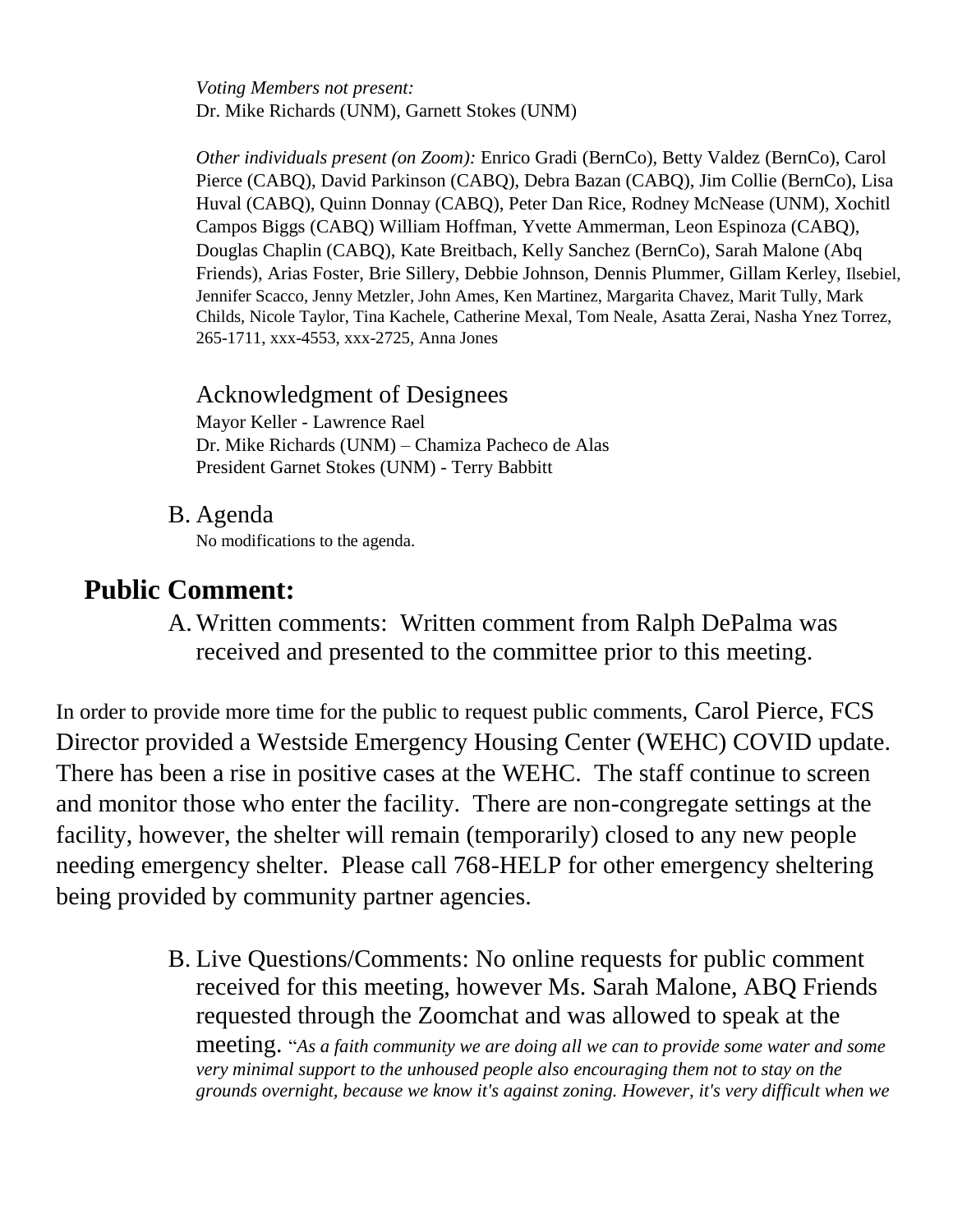*know the Westside shelter is now closed and individuals have told us from the beginning that they are wary of going there, even before these outbreaks. With the onset of winter, in particular, we're wondering can vouchers be made available? Where do we suggest people go? We're very concerned about their safety, particularly in the Winter. We've been cited for having people can't even one with us them not to people still do sometimes do. So even though we now have an onsite resident. So, we're concerned about their safety. We're also wanting to follow the rules that you're setting, to the best of our ability. But are very concerned about the welfare of the unhoused people."*

Carol Pierce, FCS Director, referred back to 768-HELP and mentioned partner agencies who are able to connect those who need housing to the appropriate resources based on individual needs.

### **Approval of September 29 Meeting Minutes**

#### A. Handout: September 29 Draft Minutes

Julie Morgas Baca, County Manager, moved to approve the minutes and Bernalillo County Commissioner Debbie O'Malley seconded the motion. Roll call was then given to approve the minutes. Lawrence Rael, Commissioner Pyskoty, Councilor Davis, Councilor Benton, Commissioner O'Malley, County Manager Morgas Baca, Terry Babbitt and Chamiza Pacheco de Alas all motioned to approve the minutes. The motion was passed and the minutes were approved.

### **Discussion:**

#### A.Coordinated Community-Wide Framework

Lawrence Rael briefly talked about the draft framework document and asked the HCC that during the conversation, the need to identify where we want to go with this moving forward, looking at our needs and gaps, high impact strategies and then adopt this as the framework as we move forward. Carol Pierce highlighted introductions to frame and provide context to the high impact strategies identified by the five committees. The agreement that each organization signed asked for a coordinated community-wide framework of services. Ms. Pierce briefly talked about capacity challenges in terms of the number of behavioral health providers or the infrastructure within the community to administer additional housing vouchers, affordable housing units, as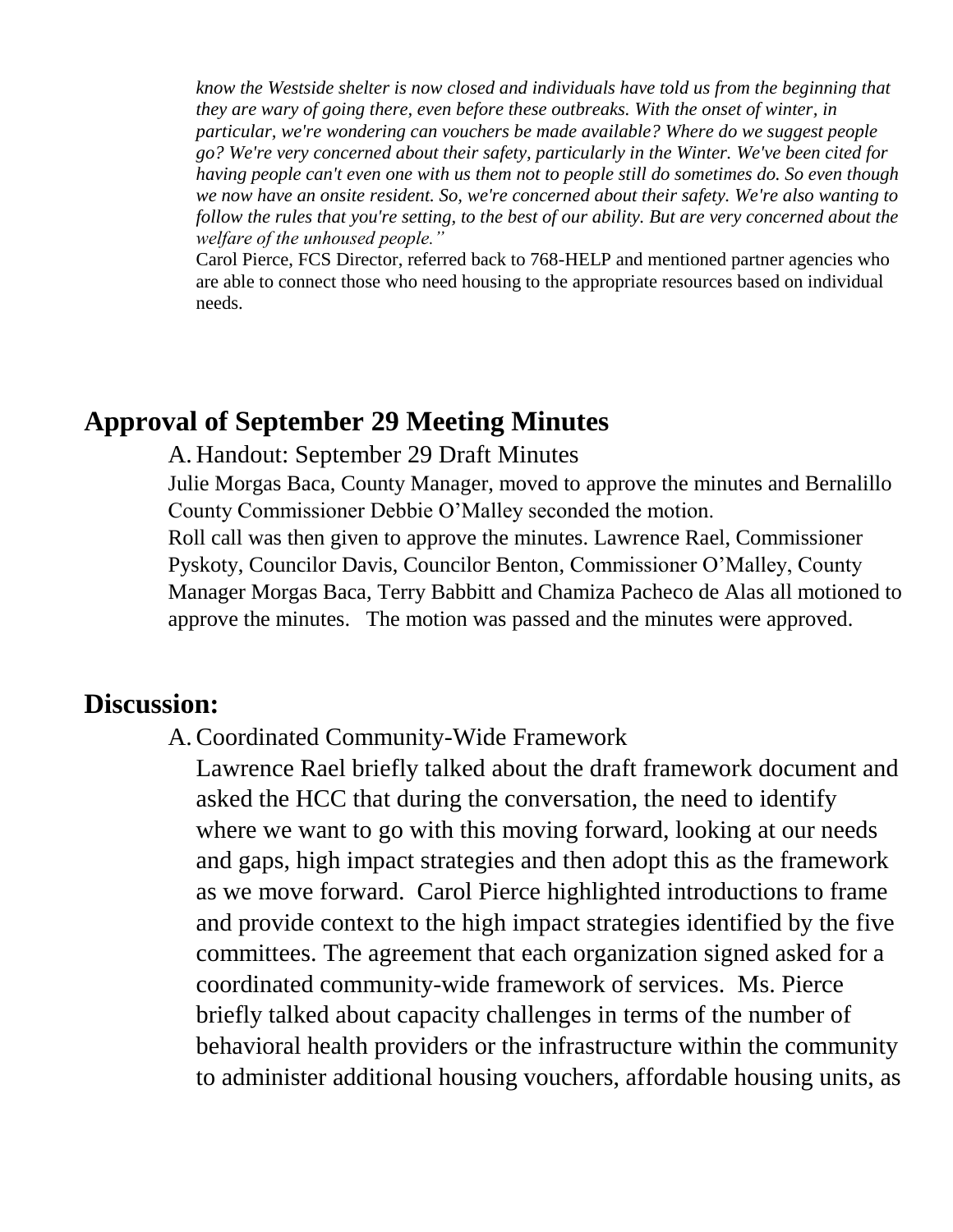well as non-profit providers to administer additional emergency beds. Ms. Pierce asked the HCC to provide guidance on a timeframe to detail out the high impact strategies, to include some dollars and timeframes to administer that, as well as acknowledge gaps in the community that might prevent them from being administered. Commissioner O'Malley said that it is important to recognize there is a capacity issue, that it is not inexpensive, and asked how long it would take to get to the capacity needed. Ms. Pierce then highlighted each of the five committees. The next step would to prioritize the high impact strategies, estimate operational costs, capacity issues and targeted date. There was back and forth acknowledgement and appreciation for all the hard work and for all the moving pieces of the document presented to the HCC.

### B. Neighborhoods/Outreach

Lawrence Rael reminded all that the conversation at the last meeting of the HCC, was about the next steps after solidifying the Coordinated Housing and Services Framework document. We are now beginning to have the conversations with neighborhoods and community as a whole. It has been stressed and made clear that we include the community and have the ability to provide input as it relates to the matters that have not been touched on. Mr. Rael indicated that he would like to have the report adopted by the HCC at the next scheduled HCC meeting of October 27. Expectations of the community will be identified and conversations with the community about the report will follow.

### **Other Discussion:**

A. City Housing Vouchers

Director Pierce mentioned that the Mayors Homeless Advisory Council was established two years ago and will meet again this